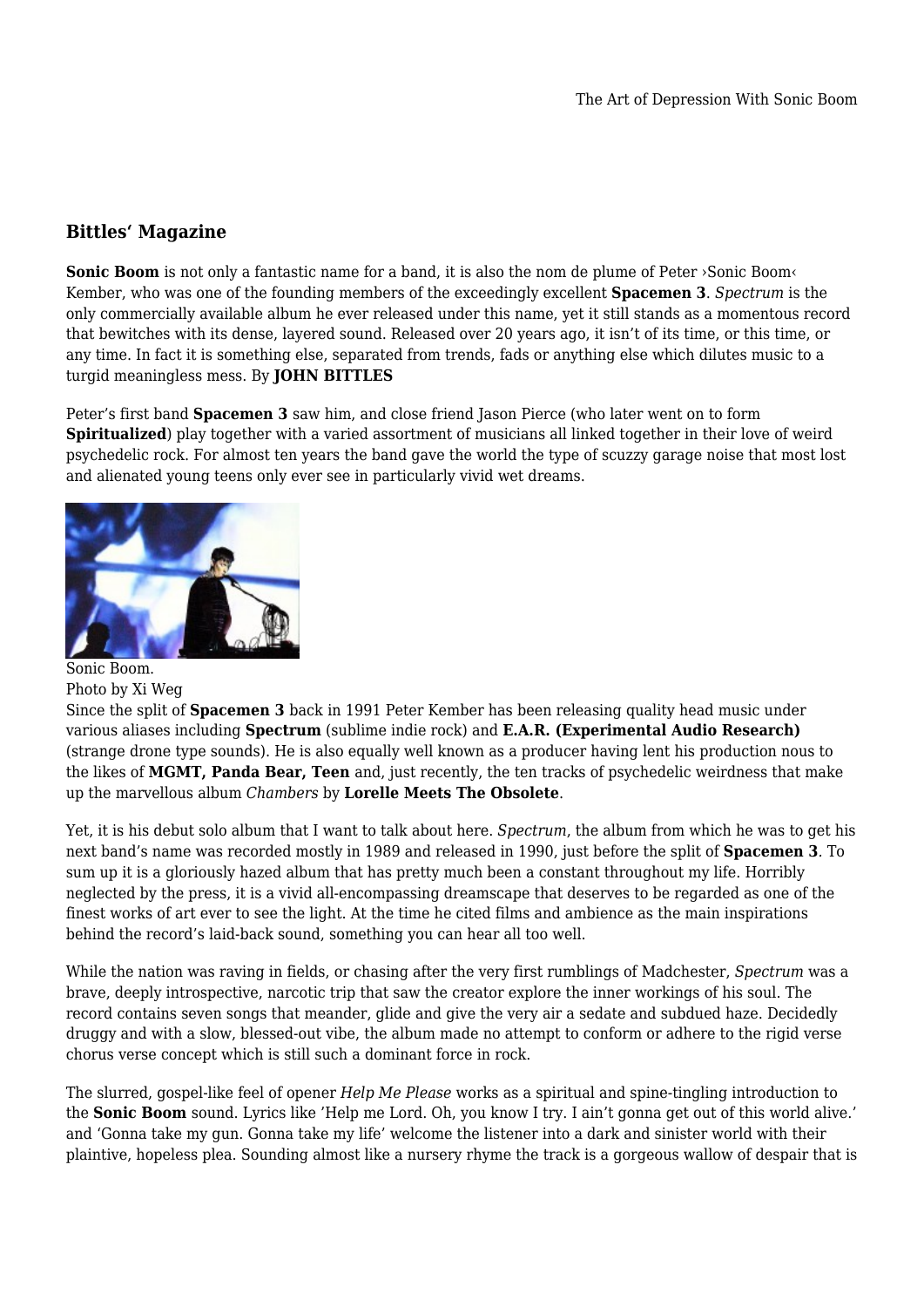the epitome of apathy and dejection yet still finds itself questioning if there is something more to life.

*Lonely Avenue* quickly follows and continues the aural depiction of loneliness and melancholy that is a constant thread throughout the album as a whole. The songs refrain of »Now I can cry. Oh I can die. I live on a lonely, lonely avenue.« tells you just about all you need to know. By now you will either have given yourself up completely to the self-obsessed miserable world that the album inhabits, or you will be sitting about thinking 'Bit fucking depressing, this isn't it?'

Reminiscent of a lost **Velvet Underground** track *Angel* growls with a righteous sense of anger which joins beautifully with the previous songs' despair. With Peter's voice backed by a gently picked bass and soft clicks that may or may not be handclaps the listener actually strains to hear what is going on until around the 90 second mark when an electric guitar suddenly crashes in. Abruptly an organ also enters the fray, and the track builds and builds, adding elements one piece at a time, until you feel completely invigorated and have had your faith in life renewed.

*Rock 'n' Roll Is Killing My Life* is a cover of an old **Suicide** song, yet Peter Kember sings as though he feels each and every word and well and truly makes them his own. His vocals are accompanied by a swirling organ riff and scampering hi-hats before a gorgeous wall of sound kicks in and threatens to sweep your head and heart away. In many ways this is the centre-point of the entire album and gives the record its beating heart. Here was someone who had seen enough of the rock 'n' rock lifestyle, yet couldn't give it up because it was in his very soul.

Next up, *You're The One* almost resembles a traditional rock record and even recalls **The Rolling Stones** or *Rocks* era **Primal Scream** in its brash swagger. The vocals strain to be heard over the crashing guitars and once again the listener has to work hard to decipher the lyrics.The track works beautifully as a revitalising and rejuvenating lift, saving the listener from being completely enveloped in the ongoing fug of depression which somewhat consumes the album's other six songs.

*Pretty Baby* sees us taken back to the hazed, slightly narcoleptic vibe of before with its ode to a nameless love set over a sixties sounding organ drone. It somehow manages to sound both still and dangerous as we question who, or what is the object of such devotion and affection. Lyrics such as 'I'm gonna ask her if she'll marry me. Cause she makes me as happy as a boy can be.' manage to capture both a sense of naivety and longing that lends the song an almost sensual air. I mean its hardly **Barry White**, yet, if you find a partner who will cuddle up with you to this song then you are a very lucky person indeed.

Not as romantic, yet no less good comes the album closer; the nine minute long contemplative sigh that is *If I Should Die.* The song is, quite simply, a gorgeous meditation on life and death. It is a soft, meandering journey that seemingly has no-where to go. Yet, sometimes it is the journey itself that is far more interesting than any destination could ever hope to be. As proves to be the case here. The album finishes with not a boom, or a bang, but a rather disconsolate sigh. Meaning you have two choices, either play the whole thing again, or go back to the mundanity of your everyday life. For depressives like me it isn't even a choice.

The production on the album as a whole is quite lo-fi and minimal with no more than three or four elements at work at any one time. This lends the record's songs more than adequate room to breath, together with a real sense of absence that is one of the album's best features. This sense of loss and of something missing fits in perfectly with the subject matter of many of the songs helping create a sense of depth and emptiness that help it become a vital part of your life.